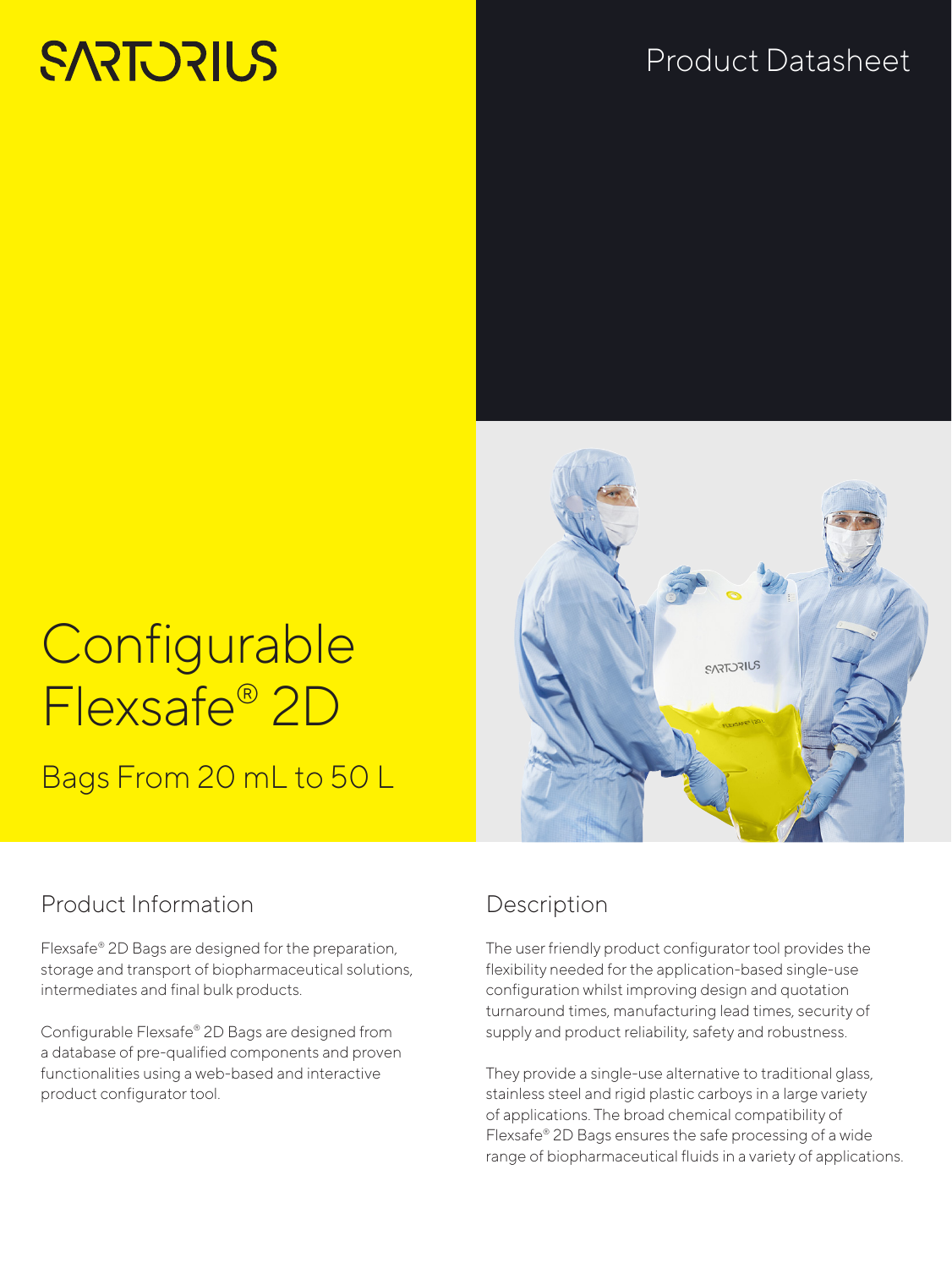### Applications

The multi-layer, PE and EVOH based S80 film provides a strong structure with low gas permeability and high chemical resistance, for the safe processing of a wide range of biopharmaceutical fluids in a variety of applications such as:

- Buffers and media sterile
- **Filtration and storage**
- Bulk harvest
- Product pooling
- **Fraction collection**
- **Sample collection**
- Bulk intermediate hold
- **Final product handling**

### Flexibility

Configurable Flexsafe® 2D Bags are configured from pre-qualified components and proven functionalities including a variety of tubing, connectors, filter and sampling methods for a streamlined incorporation into your process. Multiple configurations are available with bag volumes from 20 mL to 50 L with TPE tubing, compatible with Biowelder® and Biosealer® for aseptic connection | disconnections, silicone Tuflux® tubing compatible with Clipster® Aseptic Disconnector and qualified for peristaltic pumping and TPE tubing for RF sealing with Vante™ Sealers. Sartopore® 2 Gamma Midicaps® are proposed with an optional flush bag. Needle free sampling port or sampling bag may be used for easy and convenient sampling. Quick couplers, triclamps, Luer<sup>®</sup> fittings, Steamthru™ valves and sterile-to-sterile connectors are provided for optimal connection compatibility flexibility in a production environment.

### Easy Implementation

Configurable Flexsafe® 2D Bags are available in bag chamber volumes between 20 mL and 50 L. They are supplied, sterilized and ready to use. This allows an easy and convenient process implementation. A series of associated systems such as trays and racks facilitate an easy bag handling. Sartorius Stedim Biotech supports users already at the design and implementation phase of a new production facility, with the most comprehensive support program that ensures successful design implementation of Single-Use Manufacturing.

| <b>Features</b>                                                                | <b>Benefits</b>                                                     |  |
|--------------------------------------------------------------------------------|---------------------------------------------------------------------|--|
| Pre-qualified component<br>database and proven<br>functionalities              | Quality by design for<br>improved product reliability               |  |
| Standard components and<br>manufacturing methods                               | Save on development<br>and engineering costs                        |  |
| Instant design with a web-based<br>product configurator                        | Shorten lead time for<br>drawing and quotes                         |  |
| CTO dedicated supply chain<br>and manufacturing capability                     | Shorten lead-time<br>for products                                   |  |
| Offer a large range<br>of standardized<br>configurable products                | Reduce complexity and<br>risks by standardization                   |  |
| Product configurator tool<br>with preconfigured options<br>and functionalities | Flexibility for optimal design<br>tailored to the application needs |  |
| Most commonly used<br>components and solutions                                 | Compatibility with end user<br>process requirements                 |  |

### Robust Performance and Assurance of Supply

Flexsafe® 2D bags are designed for safe storage and shipping of biopharmaceutical solutions. Flexsafe® bags ensure consistent cell growth robustness and ease of use and are extensively validated for all process steps, from cell culture and downstream purification of drug substance to final formulation and filling of drug product. Characterization of resins and establishing supply contracts for the resins and the film ensure compliance, reliable assurance of supply and change control.

### Validation

in the market

Flexsafe® 2D Bags have been qualified applying the most comprehensive and innovative test regimes. Biological, chemical and physical tests combined with extensive extractable testing provide users of configurable Flexsafe® 2D Bags with data representing the widest range of process fluids in a variety of processing conditions. Full compliance with ISO 11137 allows for a validated claim of sterility on all Sartorius Stedim Biotech single-use products with a sterility assurance level of 10<sup>-6</sup> over the shelf life.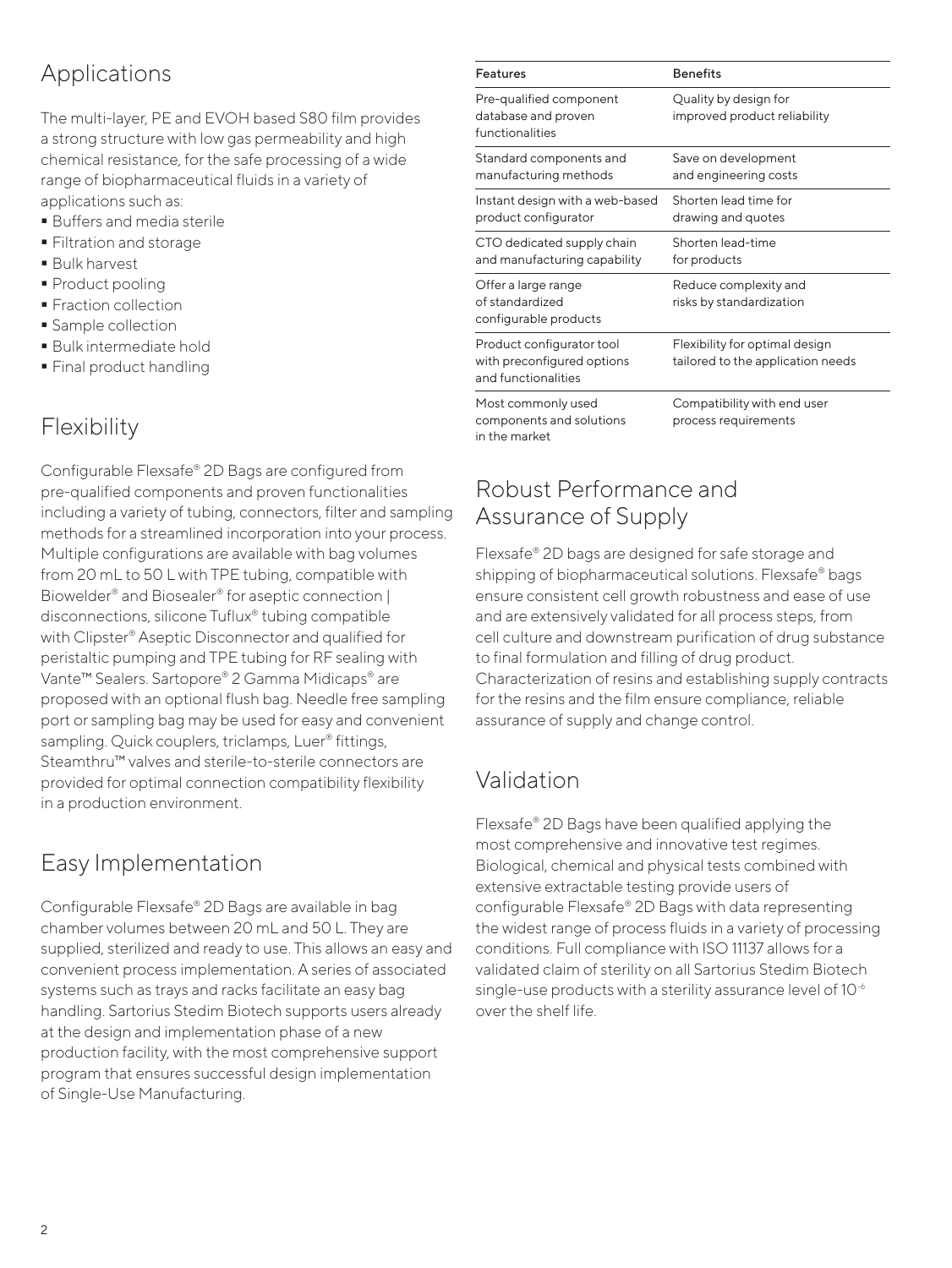### Quality Assurance

Sartorius Stedim Biotech Quality Systems for single-use products follow applicable ISO and FDA regulations. Design, manufacture and sterilization processes are conducted under conditions that mirror biopharmaceutical operations and meet cGMP requirements.

Flexsafe® 2D Bags are tested for compliance to:

- USP <85>: Bacterial endotoxins test
- USP <87>: Biological reactivity tests, in Vitro
- USP <88>: Biological reactivity tests, in Vivo
- USP <661>: Tests for plastic
- USP <788> and E.P. 2.9.19: Particulates
- ISO 11737: Bioburden
- **ISO 11137: Sterilization of medical devices**

### Supply Chain

Configurable Flexsafe® 2D Bags are available as configured to order products. Pre-configured products based on application knowledge allow savings on engineering time and production preparation, thus providing reduced lead-times compared to classical fully customized processes.

### Configurable Transfer Line

| Bag chamber     | Multiple layer film, including EVOH gas barrier layer and TPE contact layer S80 film                                                                                                                                                                                              |  |  |  |
|-----------------|-----------------------------------------------------------------------------------------------------------------------------------------------------------------------------------------------------------------------------------------------------------------------------------|--|--|--|
| Volumes         | 20 mL - 50 L                                                                                                                                                                                                                                                                      |  |  |  |
| Tubing          | Silicone Tuflux <sup>®</sup> or Silicone (Pt) compatible with Clipster <sup>®</sup> Aseptic Disconnector,<br>TPE compatible with Biowelder <sup>®</sup> and Biosealer <sup>®</sup>                                                                                                |  |  |  |
| End connectors  | Quick couplers<br>Triclamp and mini-triclamp<br>Luer <sup>®</sup> locks<br>Steamthru™ valves for SIP connections<br>Sterile-to-sterile connectors, including Opta® sterile connector                                                                                              |  |  |  |
| <b>Filters</b>  | Sartopore® 2 0.2 µm Gamma Midicaps® size 4<br>Sartopore® 2 0.2 µm Gamma Midicaps® size 7<br>Sartopore® Platinum 0.2 µm Gamma Midicaps® size 7<br>Sartopore® Platinum 0.2 µm Gamma Midicaps® size 4<br>Sartopore® XLM 0.1 µm size 7 with optional flush bag for volume 1 L to 50 L |  |  |  |
| Sampling        | Needleless sampling site<br>Sampling with bag                                                                                                                                                                                                                                     |  |  |  |
| Number of lines | 2 lines for bags from 20 mL to 500 mL<br>3 lines for bags from 1 L to 50 L                                                                                                                                                                                                        |  |  |  |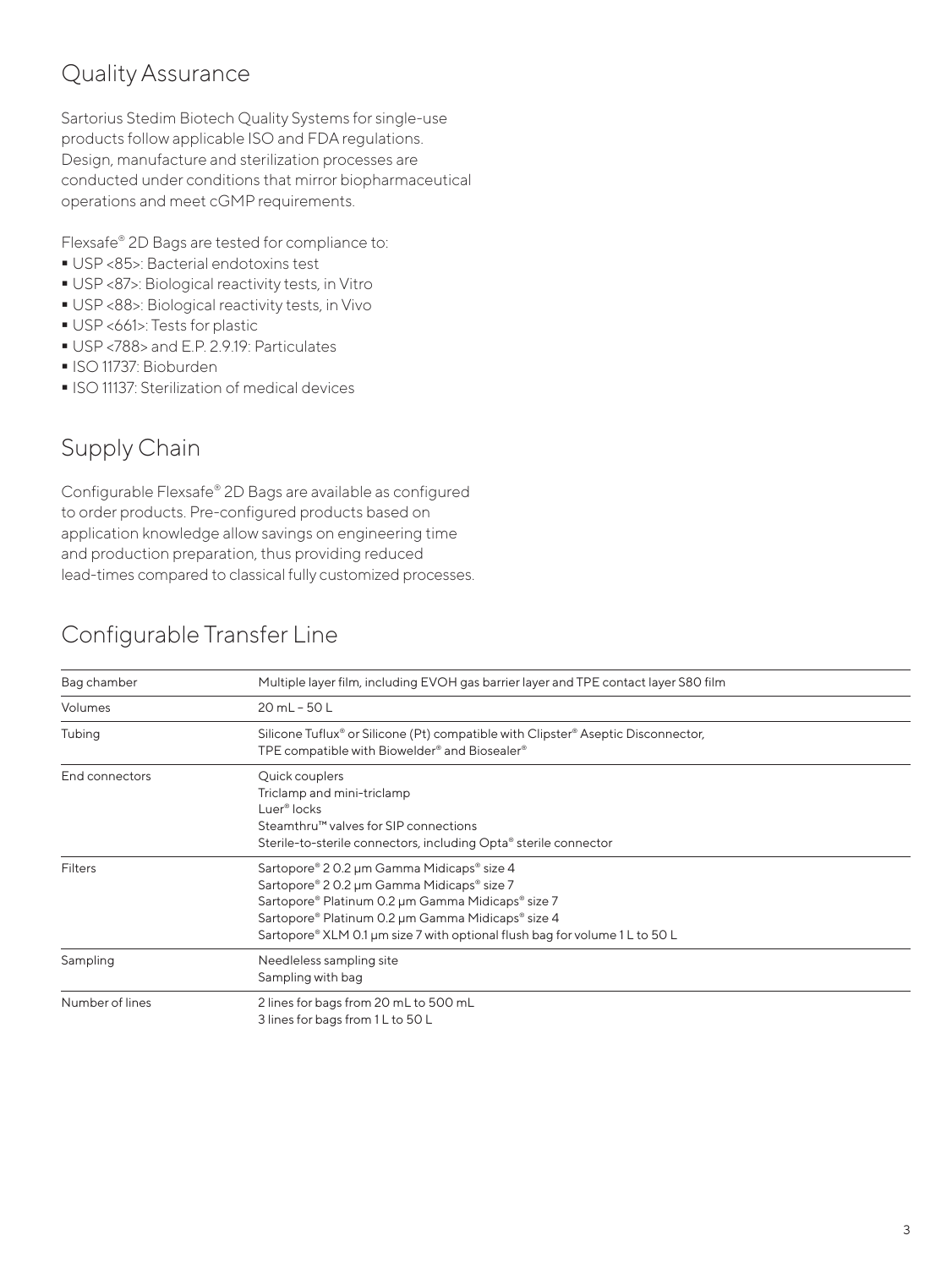# Technical Data





#### Functionalities

**Storage application** 

### Specifications

#### Volume

20 mL, 50 mL, 150 mL, 250 mL, 500 mL, 1 L, 3 L, 5 L, 10 L, 20 L, 50 L

#### Number of Ports | Lines

 Three lines where P1 is assimilated to the filling line, P2 to the draining line or sampling line and P3 to the sampling line

#### Tubing Diameters

 $ID \times OD = ½" \times ½"$  for P1, P2, P3 ¼" × ⅜" for P1, P2, P3 ⅜" × ⅝" for P1, P2

#### Tubing Materials

Silicone tubing, Silicone Tuflux®, TPE tubing, Silicone Tuflux® + TPE tubing, Silicone + TPE tubing

#### Tubing Lengths

150 mm, 300 mm, 500 mm, 1000 mm, 1500 mm, 2000 mm, no tubing

#### Type of Lines

| Port                                 | P <sub>1</sub> | P <sub>2</sub>                | P <sub>3</sub> |
|--------------------------------------|----------------|-------------------------------|----------------|
| Line                                 | Line 1         | Line 2                        | Line 3         |
| Function                             | Fill           | Drain   Sampling              | Sampling       |
| Normal Flow Rate<br>with Filter      |                |                               |                |
| <b>High Flow Rate</b><br>with Filter |                |                               |                |
| Normal Flow Rate                     |                |                               |                |
| <b>High Flow Rate</b>                | $=$ $(1)$      | $\blacksquare$ <sup>(1)</sup> |                |
| Sampling                             |                | ▪                             |                |
| Not Used                             |                | (1)                           | (2)<br>٠       |

(1) For Flexsafe® 2D from 3 L to 50 L

(2) For Flexsafe® 2D from 20 mL to 500 mL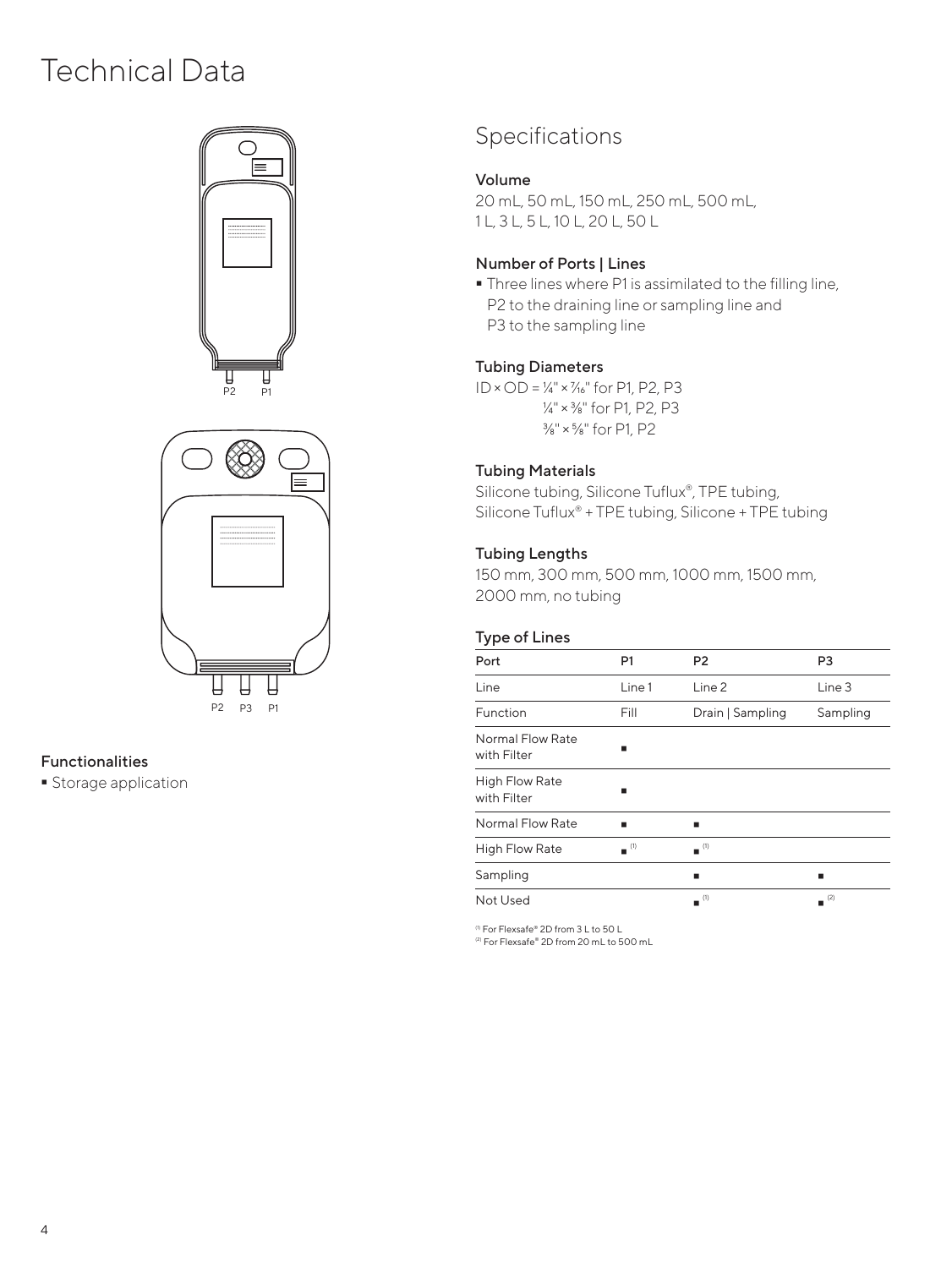### Line Type Normal Flow Rate With Filter and High Flow Rate With Filter: Port 1

### Generic Description



### Specifications

#### Tubing Diameters

 $ID \times OD = ½" \times ½" (6.4 mm \times 11.1 mm)$ or ⅜" × ⅝" (9.5 mm × 15.8 mm)

#### Tubing Materials

- Silicone Tuflux<sup>®</sup> or Si(Pt) (filter removal with CPC Quick Coupler or no filter disconnection)
- **TPE tubing (filter removal with tube sealing)**

#### Tubing Lengths

- 150 mm
- No tubing

#### Type of Filters

- Sartopore® 2 0.2 µm Gamma Midicaps® size 4
- Sartopore® 2 0.2 µm Gamma Midicaps® size 7
- Sartopore® Platinum 0.2 µm Gamma Midicaps® size 4
- Sartopore® Platinum 0.2 µm Gamma Midicaps® size 7
- Sartopore® XLM 0.1 µm size 7

#### **Options**

- No flush bag for volume 20 mL to 1 L
- 1 L Flexboy® Flush Bag (only with normal flow rate)
- 5 L Flexboy® Flush Bag

#### Functionalities

- Filling through a sterilizing grade filter
- Optional filter flush bag only for volume > 1 L
- Optional filter disconnection with a Quick Coupler or with tube sealing (TPE)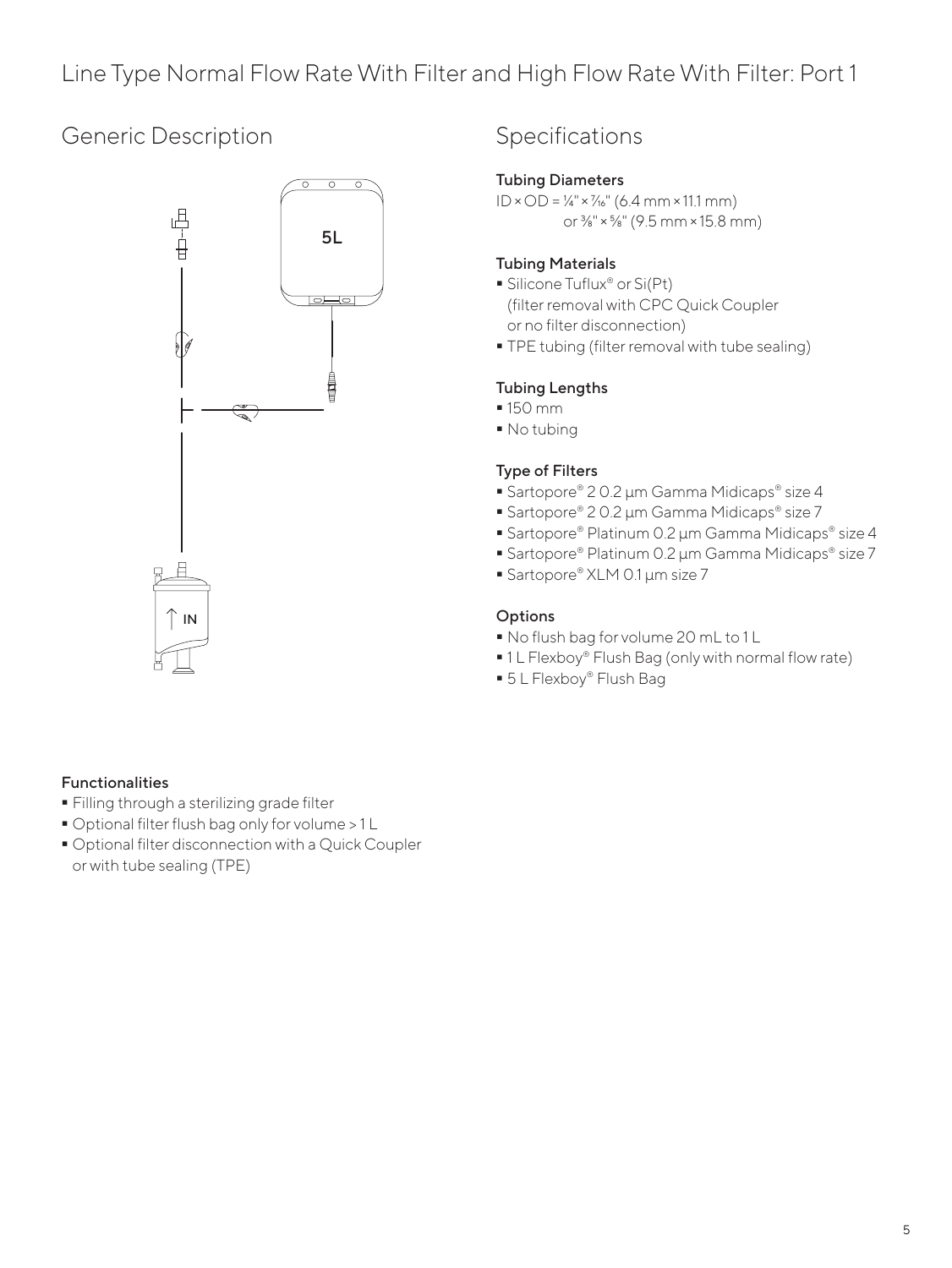### Line Type Normal Flow Rate: Port 1 and 2 and High Flow Rate: Port 1 and 2

### Generic Description



#### Functionalities

- Bag filling or bag drainage
- **Transfer with a peristaltic pump or by gravity**
- **Tube to tube welding**
- **Tube sealing**
- **Aseptic connection**
- Generic connection with a TriClamp or a Quick Coupler

### Specifications

#### Tubing Diameters

 $ID \times OD = ½" \times ½" (6.4 mm \times 11.1 mm)$ 

or ¼" × ⅜" (9.5 mm × 15.8 mm) or ⅜" × ⅝" (9.5 mm × 15.8 mm)

#### Tubing Materials

- Silicone Tuflux<sup>®</sup> or Si(Pt) for 10 hr maximum operation with a peristaltic pump
- **TPE** (thermoplastic tubing) for tube sealing and welding operations
- Silicone Tuflux<sup>®</sup> or Si(Pt) with a TPE extension for 10 hr maximum operation with a peristaltic pump and for tube sealing and welding applications

#### Tubing Lengths

- 150 mm (6") for Si(Pt) Tuflux<sup>®</sup> or Si(Pt)
- 300 mm (12") for Si(Pt) Tuflux® or Si(Pt)
- 500 mm (20") for Si(Pt) Tuflux®, Si(Pt) or TPE tubing
- 1,000 mm (39") total line length: 500 mm (20") Si(Pt) Tuflux® or Si(Pt) + 500 mm (20") TPE for Silicone with a TPE extension
- 1,500 mm (59") total line length: 1,000 mm (39") Si(Pt) Tuflux® or Si(Pt) + 500 mm (20") TPE for Silicone with a TPE extension
- 2,000 mm (79") total line length: 1,500 mm (59") Si(Pt) Tuflux® or Si(Pt) + 500 mm (20") TPE for Silicone with a TPE extension

#### Distal Connectors

- SSB Triclamp (1-1/<sub>2</sub>" or <sup>3</sup>/4" flange) with optional triclamp cap, plug, gasket and union
- Quick Coupler with plug MPC (male or female)
- MPC PSU (male or female)
- OPTA® SFT aseptic connection (male or female)
- STC I CPC Steamthru™ connection  $(3/4" \times 3/4"$  triclamp flanges)
- STC II CPC Steamthru™ connection (¾" × ¾" triclamp flanges)
- KPC HT male or female
- Luer<sup>®</sup> male or female with cap (only with normal flow rate)
- AseptiQuik<sup>®</sup> Genderless
- Lynx Valve ST ¼" or 3/<sub>8</sub>"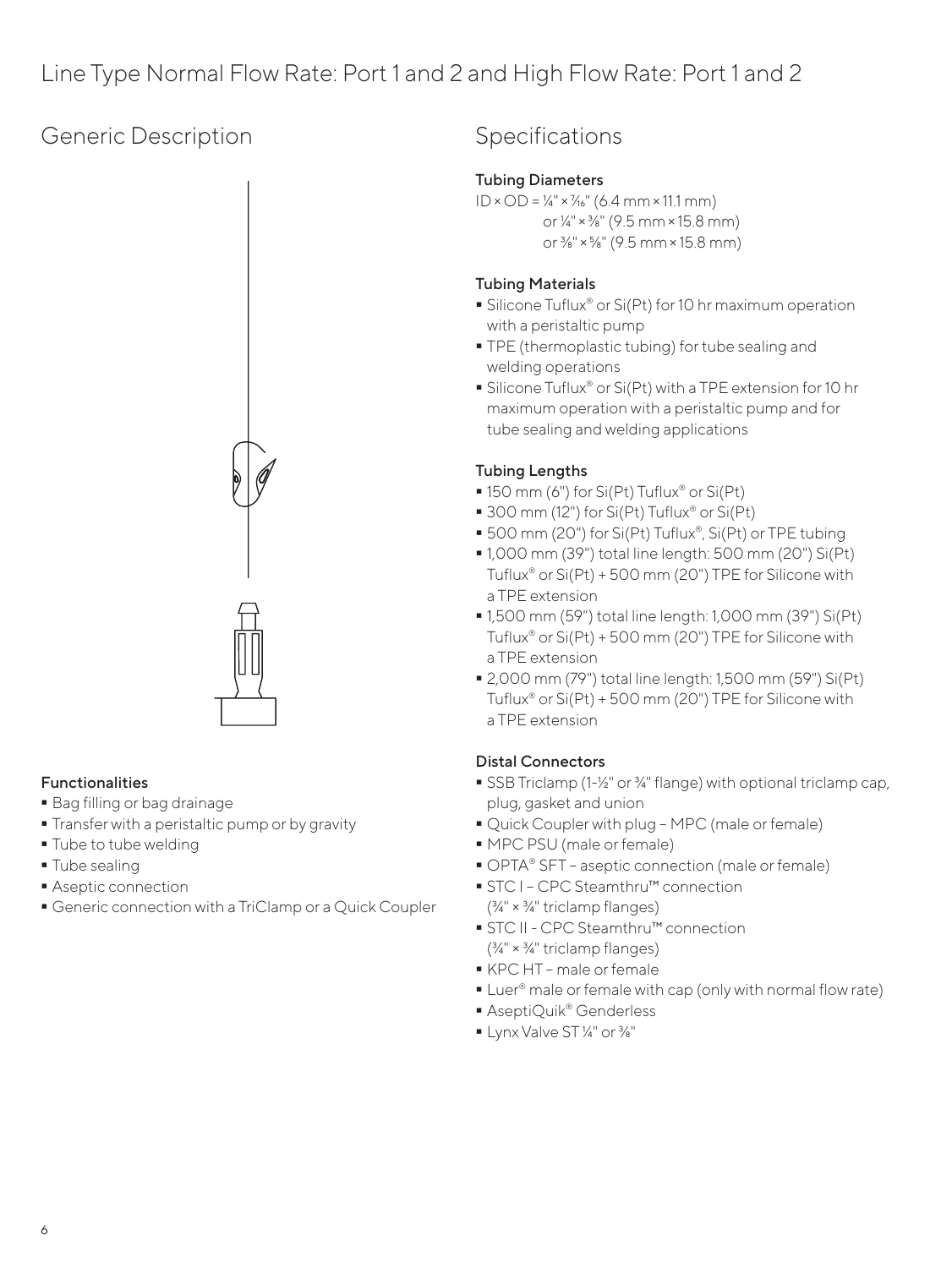### Generic Description



### Specifications

#### Tubing Diameters

 $ID \times OD = ½" \times ½" (6.4 mm \times 11.1 mm)$ 

#### Tubing Materials

- Silicone Tuflux<sup>®</sup> or Si(Pt) for needleless sampling port
- **TPE** (thermoplastic tubing) for welding and sealing operations (sampling bag disconnection)

#### Tubing Lengths

150 mm

#### Connector

• Clave

#### Sampling Bag

Flexsafe® 2D bag 150 mL

#### Functionalities (Sampling)

- Clave connector
- **Sampling bag**

(1) P2 For volume 20 mL to 500 mL P3 for volume 11 to 50 L

## Line Type "Not Used" P2 - P3<sup>(2)</sup>

### Functionality

- Not used
- Obstructed port

(2) P2 only for volumes > 1 L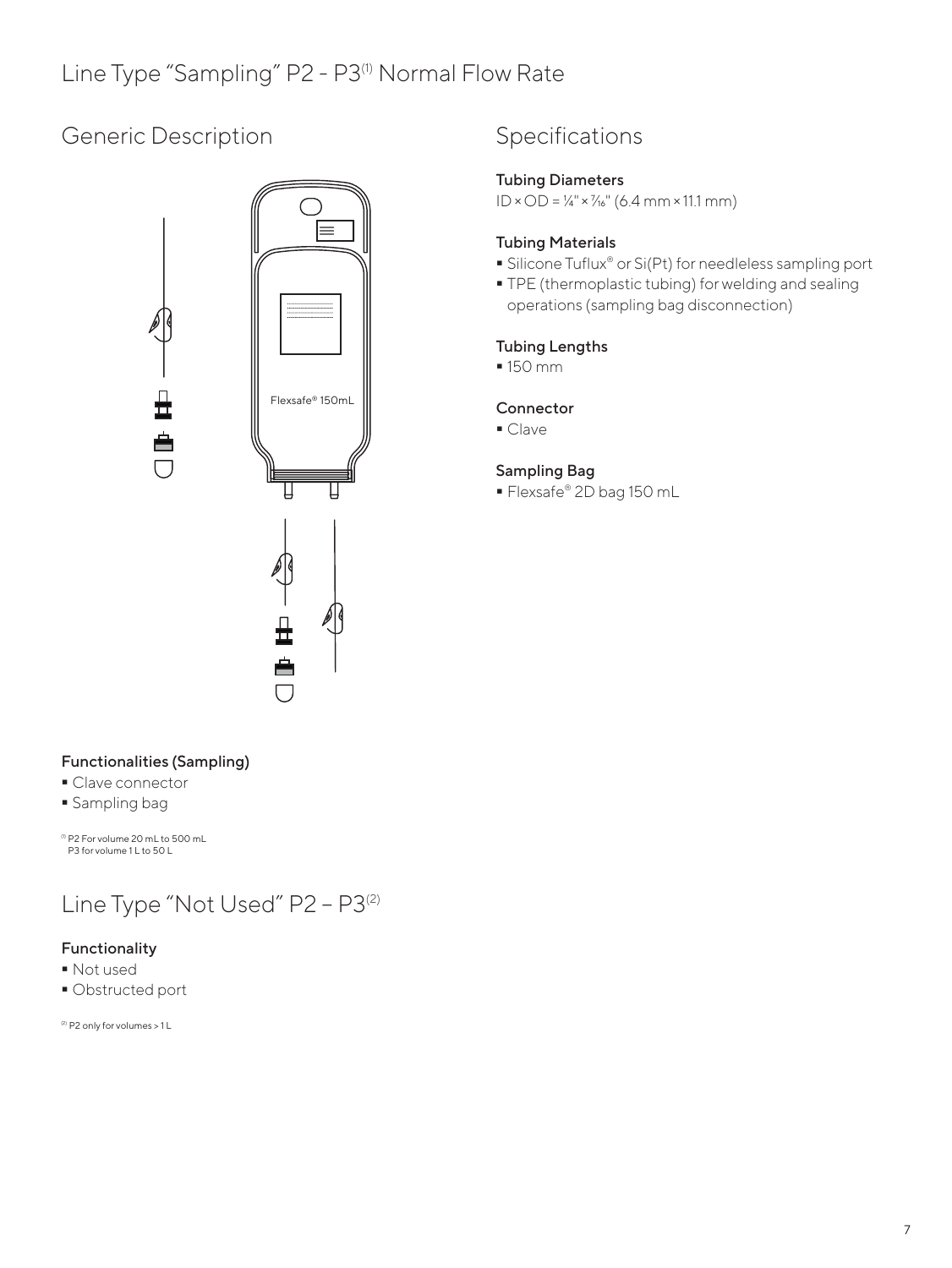### Functionalities of the Flexsafe® 2D Bag From 20 mL to 50 L

|                           | Normal Flow Rate with Filter<br>or High Flow Rate with Filter                                                                                                                                                                                | <b>Normal Flow Rate</b>                                                                                                            | <b>High Flow Rate</b>                                                                                                            | Sampling   Transfer                                                                 |
|---------------------------|----------------------------------------------------------------------------------------------------------------------------------------------------------------------------------------------------------------------------------------------|------------------------------------------------------------------------------------------------------------------------------------|----------------------------------------------------------------------------------------------------------------------------------|-------------------------------------------------------------------------------------|
| Function                  | Sterile<br>Fill                                                                                                                                                                                                                              | Fill<br>Drain<br>Addition                                                                                                          | Fill<br>Drain<br>Addition                                                                                                        | Sampling                                                                            |
| Port                      | P1                                                                                                                                                                                                                                           | $P1 - P2$                                                                                                                          | $P1 - P2$                                                                                                                        | $P2 - P3$                                                                           |
| Tube Dim.                 | $\frac{1}{4}$ " × $\frac{7}{16}$ "<br>$(6.4 \, \text{mm} \times 11.1 \, \text{mm})$<br>$\frac{3}{8}$ " x $\frac{5}{8}$ "<br>$(9.5 \, \text{mm} \times 15.8 \, \text{mm})$                                                                    | $\frac{1}{4}$ " × $\frac{7}{16}$ "<br>$(6.4 \, \text{mm} \times 11.1 \, \text{mm})$                                                | $\frac{3}{8}$ " x $\frac{5}{8}$ "<br>$(9.5 \, \text{mm} \times 15.8 \, \text{mm})$                                               | $\frac{1}{4}$ " × $\frac{7}{16}$ "<br>$(6.4 \, \text{mm} \times 11.1 \, \text{mm})$ |
| Tube Length<br>mm         | 150(6")                                                                                                                                                                                                                                      | 150(6")<br>300 (12")<br>500 (20")<br>1,000 (39")<br>1,500 (59")<br>2,000 (79")                                                     | 150(6")<br>300 (12")<br>500 (20")<br>1,000 (39")<br>1,500 (59")<br>2,000 (79")                                                   | 150(6")                                                                             |
| <b>Tubing Materials</b>   | Si(Pt) Tuflux®<br>Si(Pt)<br><b>TPE</b>                                                                                                                                                                                                       | $Si(Pt)$ Tuflux <sup>®</sup><br>Si(Pt)<br><b>TPE</b><br>$Si(Pt) + TPE$<br>$Si(Pt)$ Tuflux® + TPE                                   | Si(Pt) Tuflux <sup>®</sup><br>Si(Pt)<br><b>TPE</b><br>$Si(Pt)$ Tuflux® + TPE<br>$Si(Pt) + TPE$                                   | Si(Pt) Tuflux <sup>®</sup><br>Si(Pt)<br><b>TPE</b>                                  |
| Standard<br>Connectors    |                                                                                                                                                                                                                                              | Luer <sup>®</sup> M-F<br>SSB TC 11/2" or 3/4" w/wo<br>cap, plug, gasket, union<br>Quick Coupling MPC-M/F<br>Quick Coupling PSU-M/F | Luer <sup>®</sup> M-F<br>SSB TC 1½" or 3/4" w/wo cap,<br>plug, gasket, union<br>Quick Coupling MPC-M/F<br>Quick Coupling PSU-M/F | Clave                                                                               |
| <b>Aseptic Connectors</b> |                                                                                                                                                                                                                                              | Opta® SFT-M/F<br>AseptiQuik® Genderless                                                                                            | Opta® SFT-M/F<br>AseptiQuik® Genderless<br>$STC1\frac{3}{4}'' \times \frac{3}{4}''$<br>STC II 3/4" × 3/4"                        |                                                                                     |
| <b>Other Connectors</b>   |                                                                                                                                                                                                                                              | KPC HT-M/F<br>Lynx ST 1/4"                                                                                                         | KPC HT-M/F<br>Lynx ST %"                                                                                                         |                                                                                     |
| <b>Filters</b>            | Sartopore® 20.2 µm<br>Gamma Midicaps® size 4<br>Sartopore® 20.2 µm<br>Gamma Midicaps® size 7<br>Sartopore® Platinum 0.2 µm<br>Gamma Midicaps® size 7<br>Sartopore® Platinum 0.2 µm<br>Gamma Midicaps® size 4<br>Sartopore® XLM 0.1 µm size 7 |                                                                                                                                    |                                                                                                                                  |                                                                                     |
| Flush Bag                 | Flexboy® 1 or 5 L <sup>(1)</sup>                                                                                                                                                                                                             |                                                                                                                                    |                                                                                                                                  |                                                                                     |

Sampling Bags Flexsafe® 2D Bags Flexsafe® 2D Bags Flexsafe® 2D Bags Flexsafe® 2D Bags Flexsafe and the state of the state of the state of the state of the state of the state of the state of the state of the state of the st

Bags 1 × 150 mL(2)

<sup>(1)</sup> Only for volume > 1 L<br><sup>(2)</sup> Only for volume 1 L to 50 L